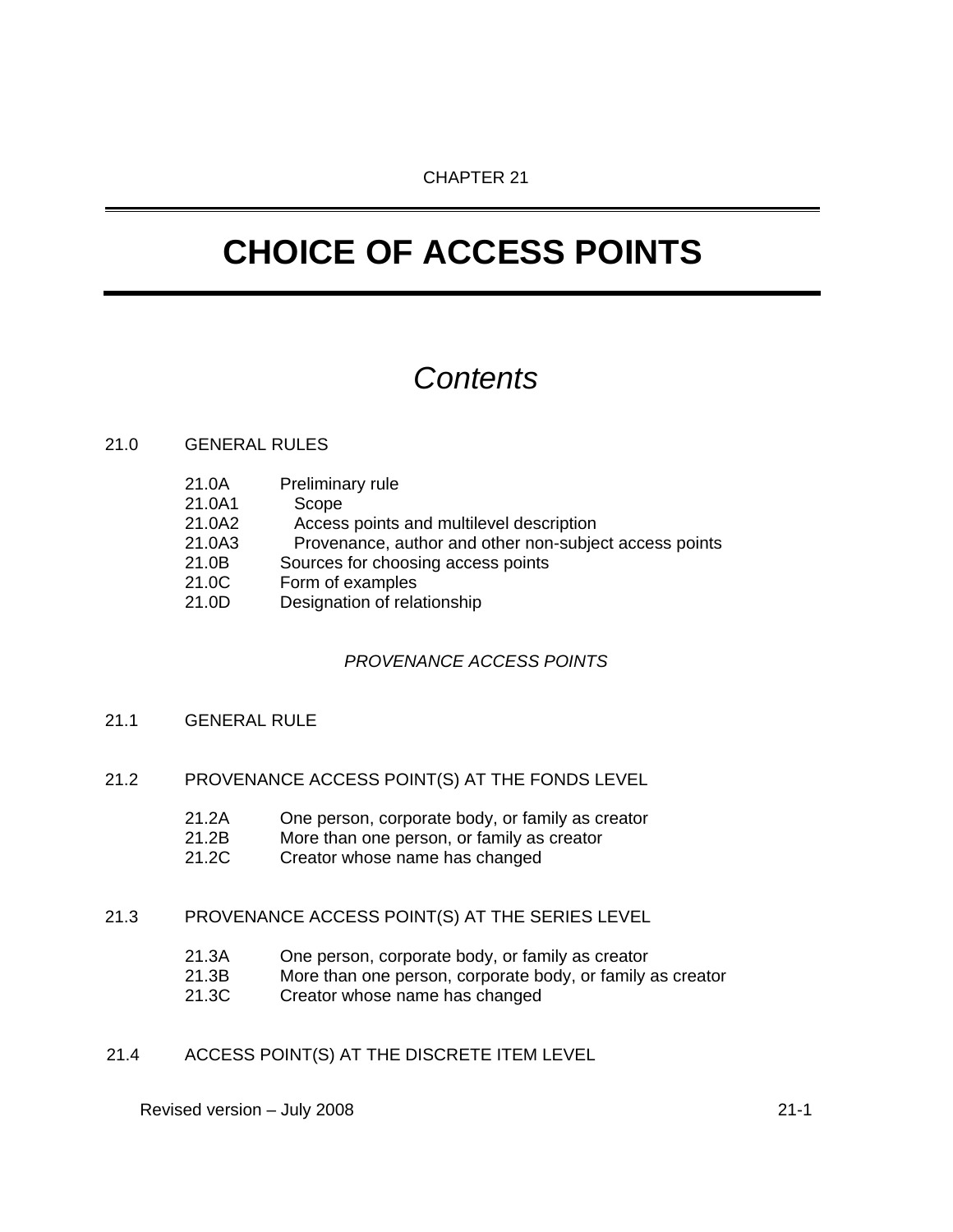## CHOICE OF ACCESS POINTS

- 21.4A One person, corporate body, or family as creator<br>21.4B More than one person, corporate body, or family a
- 21.4B More than one person, corporate body, or family as creator<br>21.4C Creator whose name has changed
- Creator whose name has changed

## *AUTHOR ACCESS POINTS*

- 21.5 GENERAL RULE
- 21.6 AUTHOR ACCESS POINTS(S) AT THE SERIES AND FILE LEVELS
- 21.7 AUTHOR ACCESS POINT(S) AT THE ITEM LEVEL

#### *OTHER NON-SUBJECT ACCESS POINTS*

- 21.8 GENERAL RULE
- 21.9 CUSTODIAL ACCESS POINT
- 21.10 TITLE AS ACCESS POINT
- 21.11 NAME OF A PERSON HOLDING AN OFFICE
- 21.12 NAME OF AN OFFICE HELD BY A PERSON
- 21.13 NAMES OF PERSONS COMPRISING A FAMILY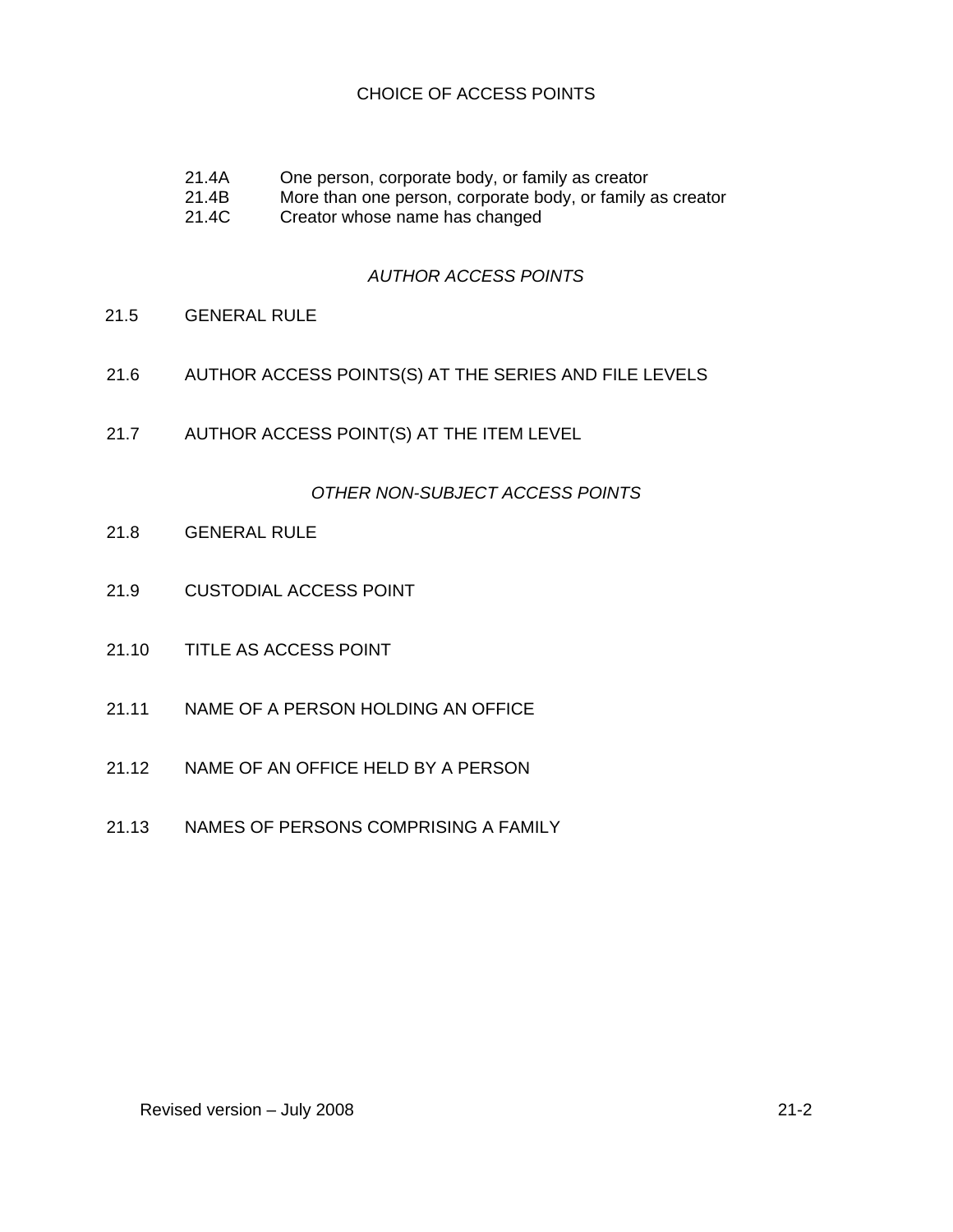#### **21.0. GENERAL RULES**

#### **21.0A. Preliminary rule**

#### **21.0A1. Scope**

The rules in this chapter are used to determine the choice of non-subject access points by which an archival description is identified and searched.

These access points are generally the names of persons, families, or corporate bodies having some responsibility for the creation and/or accumulation and use, or intellectual or artistic content of the unit being described.

#### **21.0A2. Access points and multilevel description**

For all levels of description, use the rules in this chapter to determine the choice of access points for an archival description. Proceed from the highest level of description and move toward lower levels, where applicable. Normally, do not repeat an access point at lower levels of description when that access point has been chosen at a higher level. The rules give instruction on the choice of provenance access points, author access points, and other non-subject access points.

#### **21.0A3. Provenance, author and other non-subject access points**

Provenance access points provide access to the name of the person(s), family (ies), or corporate body (bodies) responsible for the creation and/or accumulation and use of the unit being described.

Author access points provide access to the name of the person(s), corporate body(ies) responsible for the form and intellectual or artistic content of the unit being described, if different from the creator of that unit.

Other access points may be chosen to provide access to the name(s) of custodians, offices held by a person, persons holding office, persons comprising a family, and to title.

#### **21.0B. Sources for choosing access points**

Choose provenance, author and other non-subject access points from the archival description, as appropriate. All access points must be apparent from the archival description to which they relate.

#### **21.0C. Form of examples**

Illustrative examples are given without showing their form. Establish the standardized form of access points as instructed in chapters 22 to 24.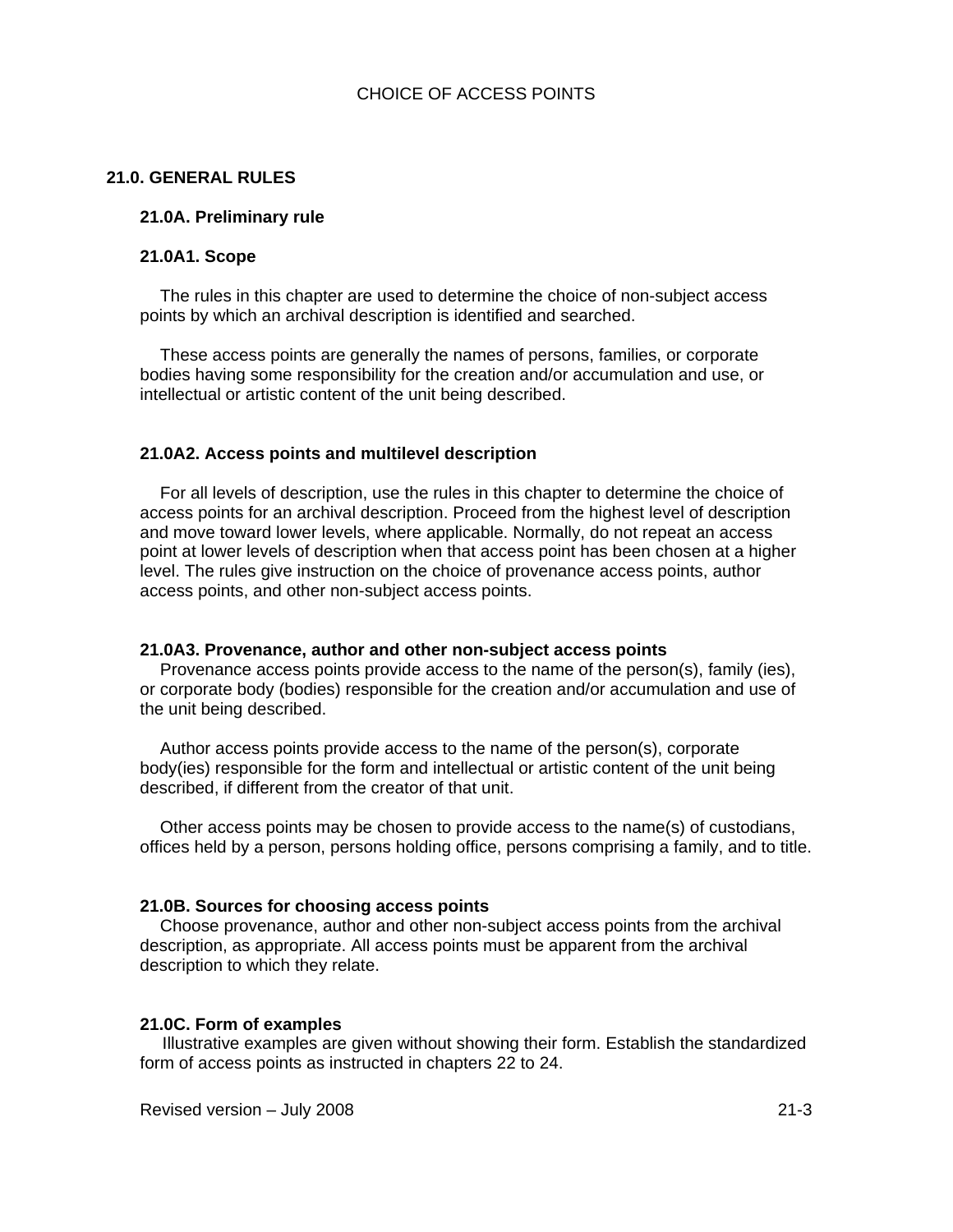#### **21.0D.** *Optional addition*. **Designation of relationship**

Give the relationship between the unit being described and the person, family or corporate body chosen as the access points by adding an appropriate designation of this relationship.

, provenance

, author

, custodian

## *PROVENANCE ACCESS POINTS*

## **21.1. GENERAL RULE**

In a multilevel description, make an access point(s) for the name(s) of the creator of the unit being described at the highest level (e.g., fonds, series, or collection). Make an access point(s) for the name(s) of the creator of a series if the name(s) of the creator of the series is different from the name of the creator of the unit at the highest level.

Make an access point(s) for the name(s) of the creator of a discrete item where provenance is known.

## **21.2. PROVENANCE ACCESS POINT(S) AT THE FONDS OR COLLECTION LEVEL**

#### **21.2A. One person, corporate body, or family as creator**

Make an access point for the name identified in the title proper.

Leanna Rutherford fonds (*Make provenance access point for* Leanna Rutherford)

George Frederick Bowen fonds (*Make provenance access point for* George Frederick Bowen)

Montreal Water and Power Company fonds (*Make provenance access point for* Montreal Water and Power Company)

Canadian Joker Society fonds (*Make provenance access point for* Canadian Joker Society)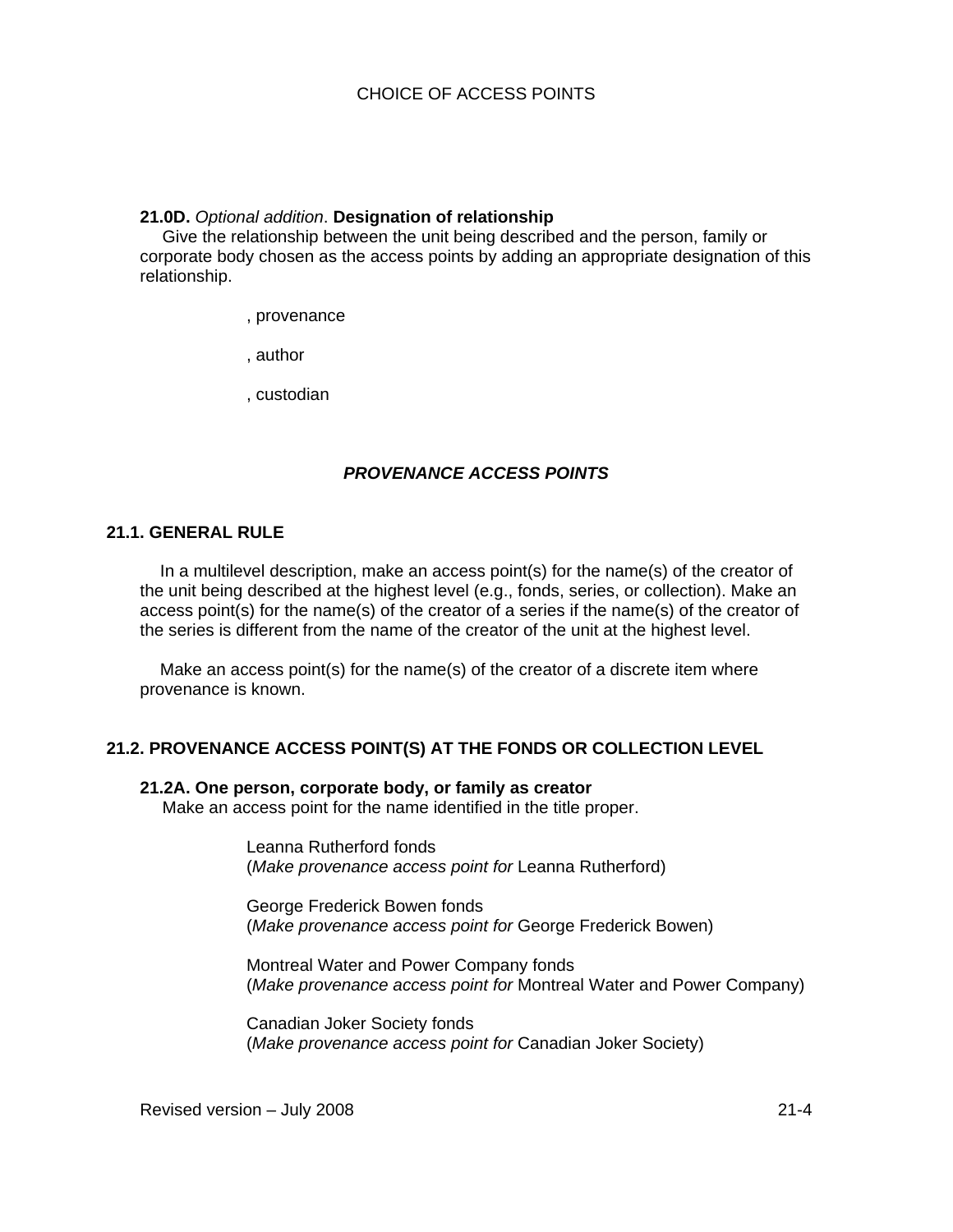## CHOICE OF ACCESS POINTS

Nova Scotia Royal Commission on Health Care fonds (*Make provenance access point for* Nova Scotia Royal Commission on Health Care)

Methodist Episcopal Church in Canada fonds (*Make provenance access point for* Methodist Episcopal Church in Canada)

Tinner family fonds (*Make provenance access point for* Tinner family)

Tuzo-Wilson family fonds (*Make provenance access point for* Tuzo-Wilson family)

Bronson family fonds (*Make provenance access point for* Bronson family)

Mary Desti collection about Isadora Duncan (*Make provenance access point for* Mary Desti)

Jeniva Berger theatre programs collection (*Make provenance access point for* Jeniva Berger)

#### **21.2B. More than one person, or family as creator**

Make an access point for each of the names identified in the title proper.

Joan Potter and William Bruce family fonds (*Make provenance access points for* Joan Potter *and* William Bruce)

Fonds des familles Descleaux, Reccateau et Sangues (*Make provenance access points for* Descleaux family, Reccateau family *and* Sangues family)

#### **21.2C. Creator whose name has changed**

#### **21.2C1. Person**

If the creator is a person whose name has changed, make an access point for the person's name in accordance with rule 22.2C.

#### **21.2C2. Corporate bodies**

If the creator is a corporate body whose name has changed, make an access point for each of the names for which the records are held, as appropriate and in accordance with 24.1C.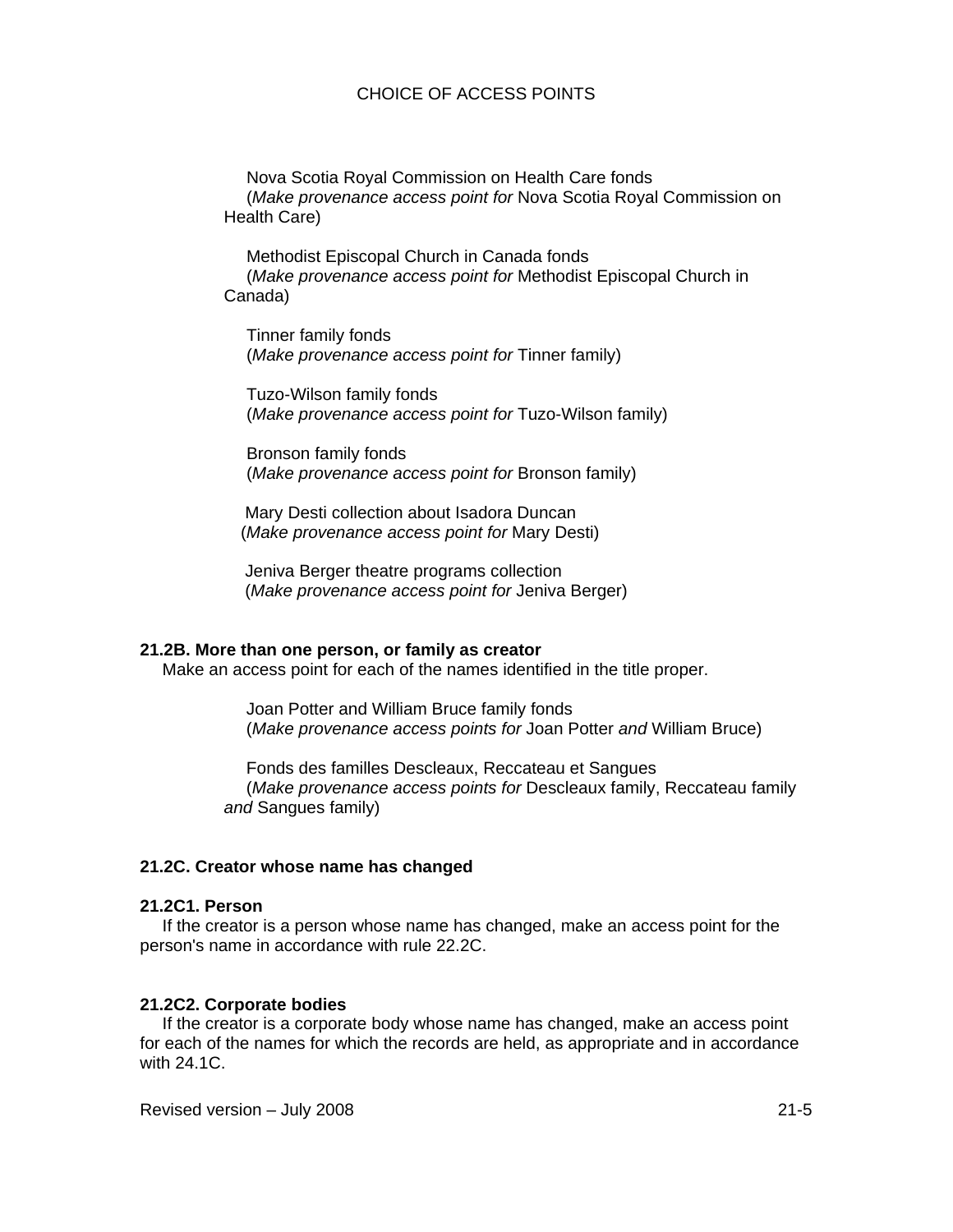Fraser Company fonds

(*Note:* The fonds comprises records created and/or accumulated and used from 1910 to 1917 under the name of Donald Fraser and Sons limited and under the name of Fraser Company after 1917.)

(*Make provenance access point for the* Fraser Company *and for* Donald Fraser and Sons)

Halifax School for the Blind fonds

(*Note*: The fonds comprises records created and/or accumulated and used from 1887 to 1939. The name of the Halifax School for the Blind was changed from Halifax Asylum for the Blind in 1930.)

*(*Make *provenance access point for* Halifax School for the Blind *and for* Halifax Asylum for the Blind)

## **21.3. PROVENANCE ACCESS POINT(S) AT THE SERIES LEVEL**

#### **21.3A. One person, corporate body, or family as creator**

Make an access point for the name of the creator identified in the title proper.

Fonds title: Bronson family fonds

Series title: David Bronson correspondence (*Make provenance access point for series level description for* David Bronson)

Fonds title: Manitoba Department of Health fonds Series title: Registrar of Vital Statistics correspondence (*Make provenance access point for series level description for* Registrar of Vital Statistics)

Title of series presented as highest level of description: Ontario Water Resources Commission prosecutions files

(*Make provenance access point for series level description for* Ontario Water Resources Commission)

#### **21.3B. More than one person, corporate body, or family as creator**

Make an access point for each of the names of the creator identified in the title proper.

#### **21.3C. Creator whose name has changed**

#### **21.3C1. Person**

If the creator is a person whose name has changed, make an access point for the person's name in accordance with rule 22.2C1.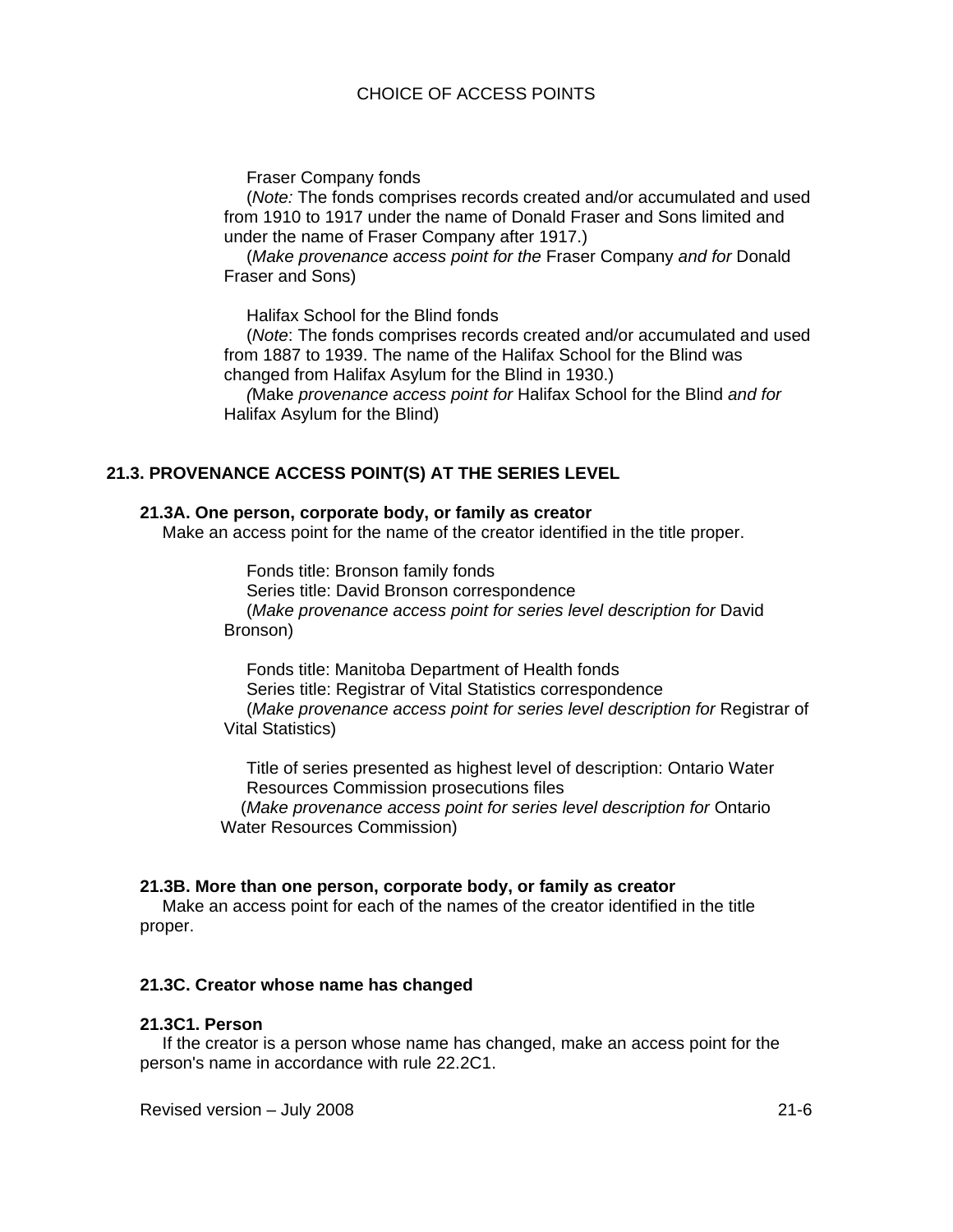## **21.3C2. Corporate bodies**

If the creator is a corporate body whose name has changed, make an access point for each of the names for which records are held, as appropriate and in accordance with 24.1C.

> Fonds title: Vancouver City Building Department fonds Series title: Permits and Licenses Department building permits (*Make provenance access point for series level description for* Permits and Licenses Department)

## **21.4. ACCESS POINT(S) AT THE DISCRETE ITEM LEVEL**

## **21.4A. One person, corporate body, or family as creator**

Make an access point for the name associated with the discrete item, if appropriate.

Third Canadian Philatelic Exhibition scrapbook (*Make provenance access point for* Third Canadian Philatelic Exhibition)

Peter Bernard's notebook (*Make provenance access point for* Peter Bernard)

Tableau généalogique de la famille Guillimin (*Make provenance access point for* Guillimin (famille))

#### **21.4B. More than one person, corporate body, or family as creator**

Make an access point for each of the names associated with the discrete item, if appropriate.

> Acte de mariage de David Asselin et de Catherine Baudard (*Make provenance access points for* David Asselin *and* Catherine Baudard)

Letter to Sicotte and William P. Howland from William M. Dawson advocating a route to British Columbia through British territory (*Make provenance access points for* Louis-Victor Sicotte *and* William P. Howland)

## **21.4C. Creator whose name has changed**

#### **21.4C1. Person.**

If the creator is a person whose name has changed, make an access point for the person's name in accordance with rule 22.2C.

Revised version – July 2008 21-7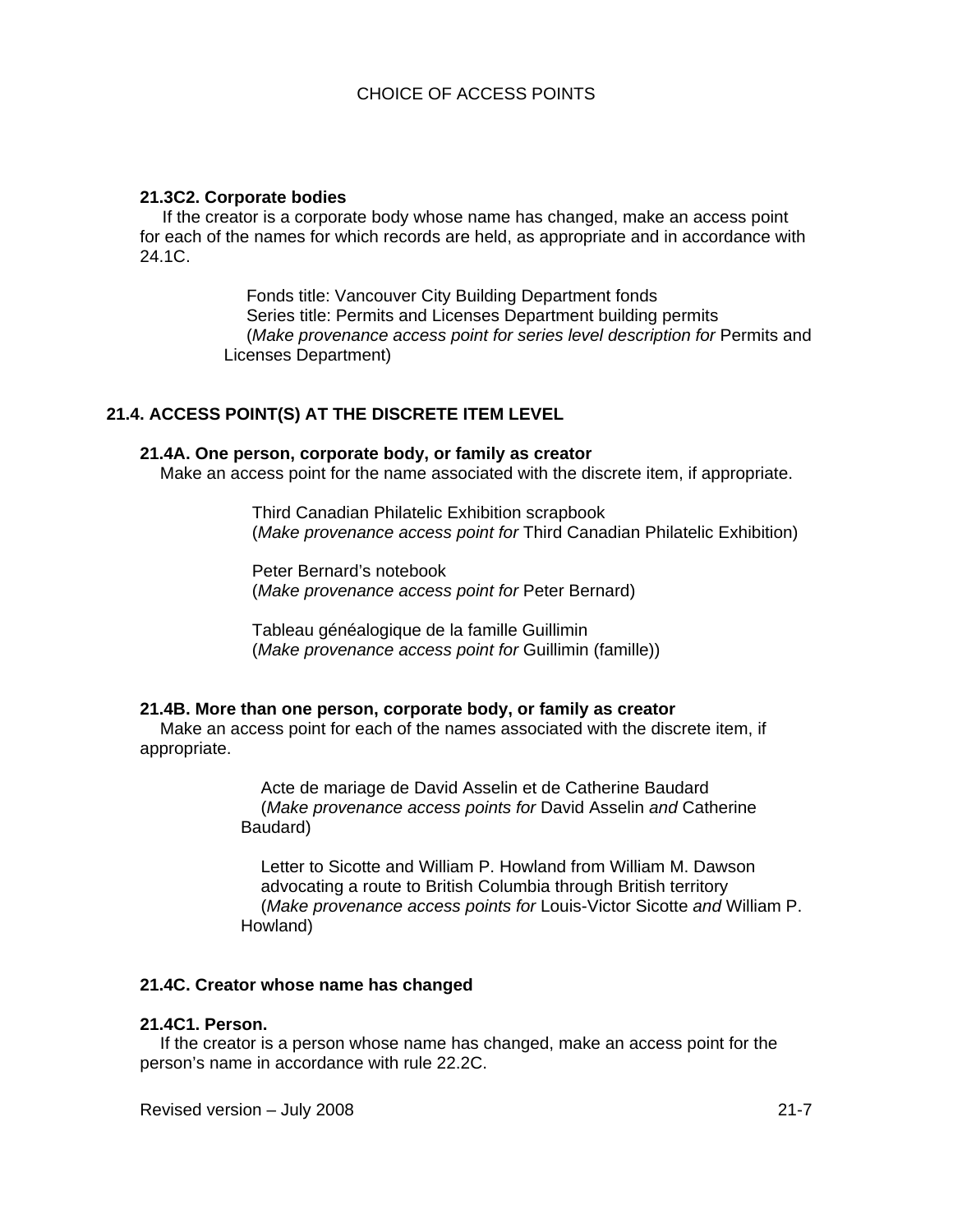#### **21.4C2. Corporate bodies.**

If the creator is a corporate body whose name has changed, make an access point for each of the names for which the records are held, as appropriate and in accordance with 24.1C.

> Imperial Munitions Board [contract record] (*Note:* The item dates between 1914 and 1918. The Imperial Munitions Board superseded the Canadian Shell Committee on 30 November 1915.)

(*Make provenance access point for* Imperial Munitions Board *and for*  Canadian Shell Committee)

## *AUTHOR ACCESS POINTS*

#### **21.5. GENERAL RULE**

Make access point(s) for the name(s) of authors(s) identified in the Title and statement of responsibility area, the Scope and content and/or the Statement of responsibility note.

> (Statement of responsibility note: Five of the drawings are signed by Thomas. S. Scott and two are signed by Frank Wills architect) (*Make author access points for* Thomas S. Scott and Frank Wills)

## **21.6. AUTHOR ACCESS POINT(S) AT THE SERIES AND FILE LEVELS**

Make access point(s) for the name of the author(s) identified in the title proper and/or the scope and content.

> Correspondence with James Ewings (*Title proper of a file in the* Arthur Meighen fonds) (*Make author access point for* James Ewings)

Letters from Margaret Laurence (*Title proper of a file in the* Helen Lucas fonds) (*Make author access point for* Margaret Laurence)

Correspondance du Vice-rectorat aux affaires étudiantes (*Title proper of a file in the* Fonds de la Faculté des Sciences sociales)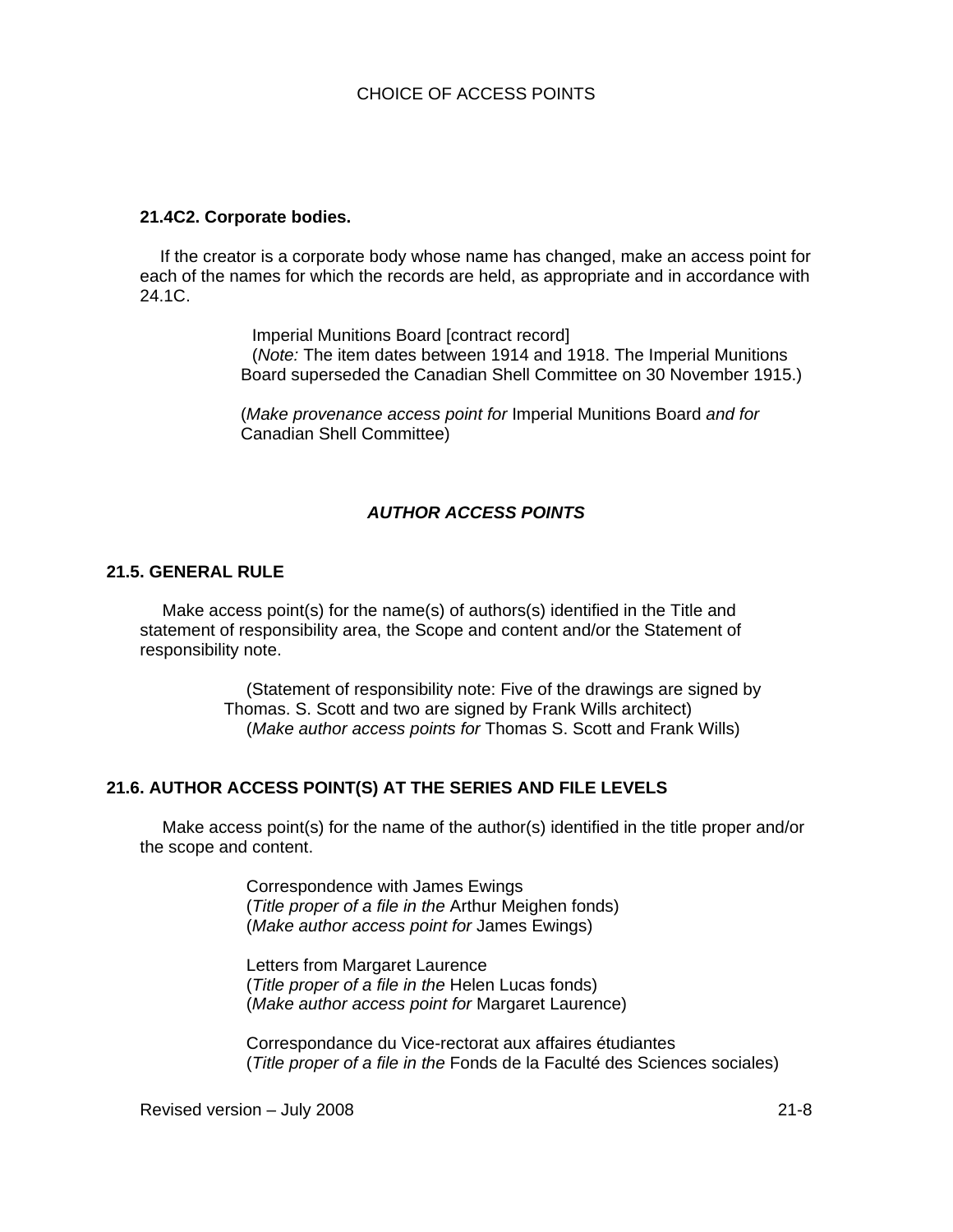(*Make author access point for* Vice-rectorat aux affaires étudiantes)

## **21.7. AUTHOR ACCESS POINT(S) AT THE ITEM LEVEL**

Make access point(s) for the name(s) of the author(s) identified in the archival description.

> Letter by O. Mowat Jr. on behalf of John A. Macdonald to Andrew Wilson (*Title proper of a discrete item*) (*Make author access points for* O. Mowat Jr. *and* John A. Macdonald)

…Photographs by G.W. Wilson and London Stereo and Photographic Company.

(*Part of the scope and content of the discrete item* Standard Otis Brothers & Company Elevators album)

(*Make author access points for* G.W. Wilson *and* London Stereo and Photographic Company)

Letter from Ira Dilworth to Emily Carr (*Title proper of an item in the* Emily Carr fonds) (*Make author access point for* Ira Dilworth) (Statement of responsibility note: Copied by H.J. Cundall, L.S.) (*Make author access point for* H.J. Cundall)

Geological map of the region north of Lake Huron / H.G.S. [Herbert G. Skill]

(*Title proper of an item forming part of the* Geological Survey of Canada fonds)

(*Make author access point for* Herbert G. Skill)

## *OTHER NON-SUBJECT ACCESS POINTS*

## **21.8. GENERAL RULE**

Make other non-subject access points as appropriate, as instructed in the following rules. In the context of a particular finding aid system, if an access point is required other than those prescribed in the following rules, make it.<sup>3</sup>

 $\overline{\phantom{0}}$  3  $3$  Institutions should develop a policy to control selection of access points other than those for provenance. The rules in this chapter give some guidance for such policy, but do not cover all aspects of the discretion to be exercised in selecting non-provenance access points from descriptions rich in names, not all of which need to be the source of access points.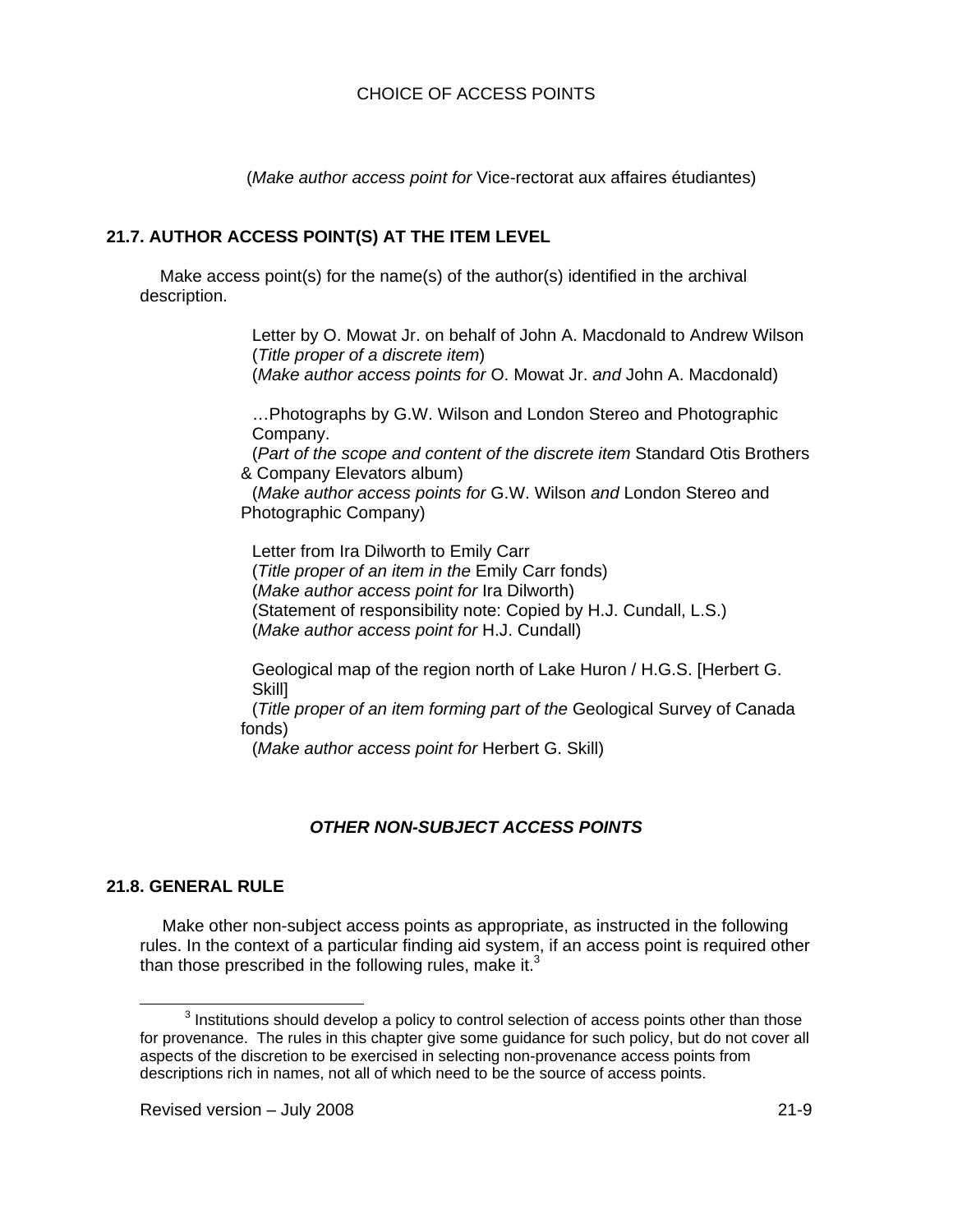## **21.9. CUSTODIAL ACCESS POINT**

Make an access point for the name of each person or corporate body having a significant custodial relationship for the unit being described, as appropriate.

> Title of sub-series: Interdepartmental Committee on Human Rights minutes

(F.R. MacKinnon removed the minutes from his official files when he was Deputy Minister of Public Welfare and had them bound into four volumes) (*Make custodial access point for* F.R. MacKinnon)

## **21.10. TITLE ACCESS POINT**

Make any access point for title(s) appearing in the Title and statement of responsibility area and/or the variations in title proper note (see 1.8B1), as appropriate.

> Provincial Secretary's fonds (Variations in title proper note: Previously known as "S" Series) (*Make title access point for* "S" series)

## **21.11. NAME OF A PERSON HOLDING AN OFFICE**

Make an access point for the name of a person holding an office if the provenance or author access point is for a corporate body, as appropriate.

> York University President's Office fonds (*Make access point for* Susan Mann)

## **21.12. NAME OF AN OFFICE HELD BY A PERSON**

Make an access point for the name of an office held by a person if the provenance or author access point is for that person, as appropriate.

> Claude Bissell fonds (*Make access point for* University of Toronto Office of the President)